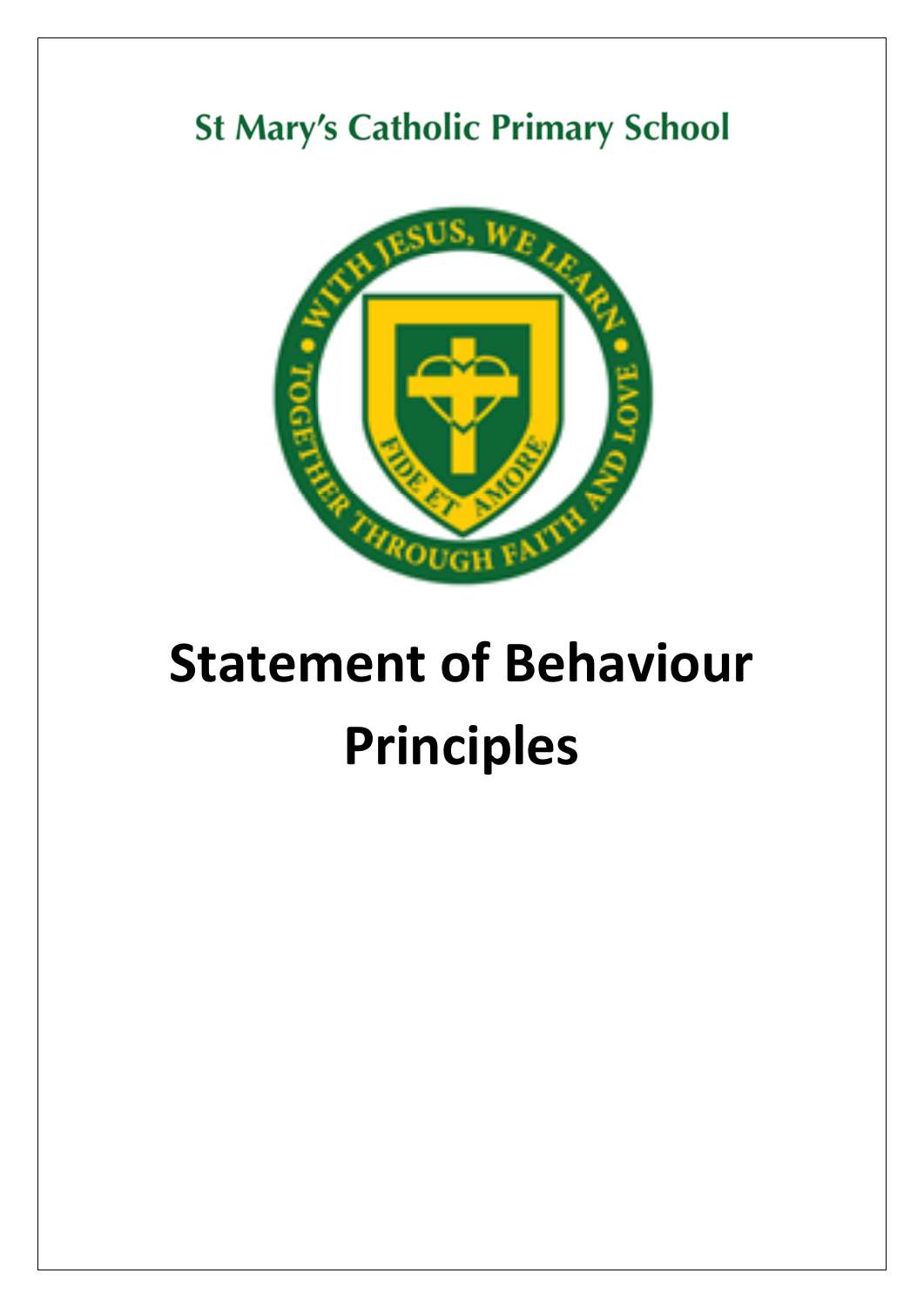**'With Jesus, we learn together through faith and love'**

**The Aims of Our Mission Statement –**

- **St. Mary's to be a family with Jesus at the centre of everything we do**
- **All members of the community to be treated with respect and care**
- **Children to feel safe, happy and secure at St. Mary's to enable them to learn**
- **Everyone in the community will have access to success**
- **The learning environment at St. Mary's will enable all children to reach their full potential and use all their talents**
- **Everyone in the community of St. Mary's will work together to support each other**
- **All members of our school have equal opportunities to learn, develop and grow with dignity in a community of mutual respect**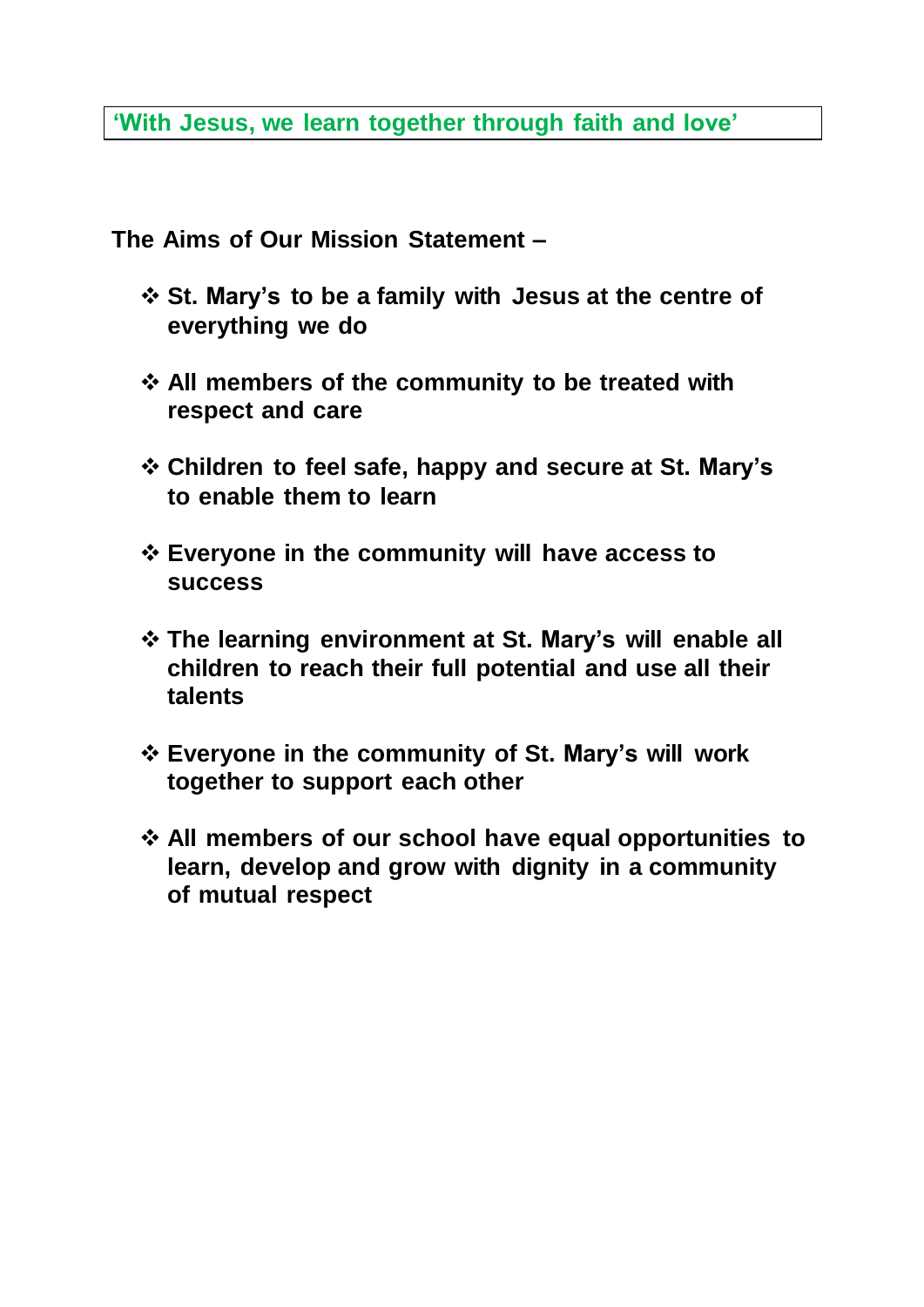## **St. Mary's Catholic Primary School Ethos**

**Every child is important in this School!** No student is *more* important than anyone else. Our goal is to achieve the best education we can. To make this happen, we have to obey certain rules/values. This means you will have to behave in a certain way, so that everyone gets the best education possible. These are the basic rules/values that everyone must follow. Failure to follow these rules/values will result in a sanction. Success in following these rules will lead to everyone's success.



## **Our School Values**

- **I'm caring**
- **I'm fair**
- **I'm respectful**
- **I'm responsible**
- **I'm trustworthy**

| I'm Caring                                                               | <b><i>I'm Fair</i></b>                          | I'm Respectful                                      | <b><i>I'm Responsible</i></b>      | <b>I'm Trustworthy</b>                                                               |
|--------------------------------------------------------------------------|-------------------------------------------------|-----------------------------------------------------|------------------------------------|--------------------------------------------------------------------------------------|
| - I am kind                                                              | - I share                                       | - I am polite                                       | - I help my family                 | - I am honest                                                                        |
| - I give without<br>thinking about what<br>I get in return               | - I listen to<br>everyone's opinion             | - I take care of<br>myself and those<br>around me   | - I take care of<br>others' things | $-I$ give anything I<br>find into the<br>correct<br><i><u><u>authorities</u></u></i> |
| - I watch out for<br>others                                              | - I treat all people<br>equally                 | - I value everyone's<br>view                        | $-I$ take care of my<br>things     | - I am a good<br>friend                                                              |
| - <i>I</i> help those in need $\blacksquare$ - <i>I</i> include everyone |                                                 | - I listen                                          | - I am dependable                  | $-I$ do what is<br>right                                                             |
| -I think about others<br>feelings                                        | - I work to change<br>things that are<br>unfair | - I speak to others<br>as I wish to be<br>spoken to | - I am a positive<br>leader        | - I am dependable                                                                    |

Throughout the school year we focus on these values and all members of the school community share these values.

During assemblies and day to day life in school we reinforce the values.

Each half term we focus in detail on one of the values and each week we think about how we can show these values.

All the values are very important to the school community helping us to live the school mission statement in our daily lives.

Each class will have their own rules as well as following our school values. Everyone in the school will sign an agreement to follow the rules and values.